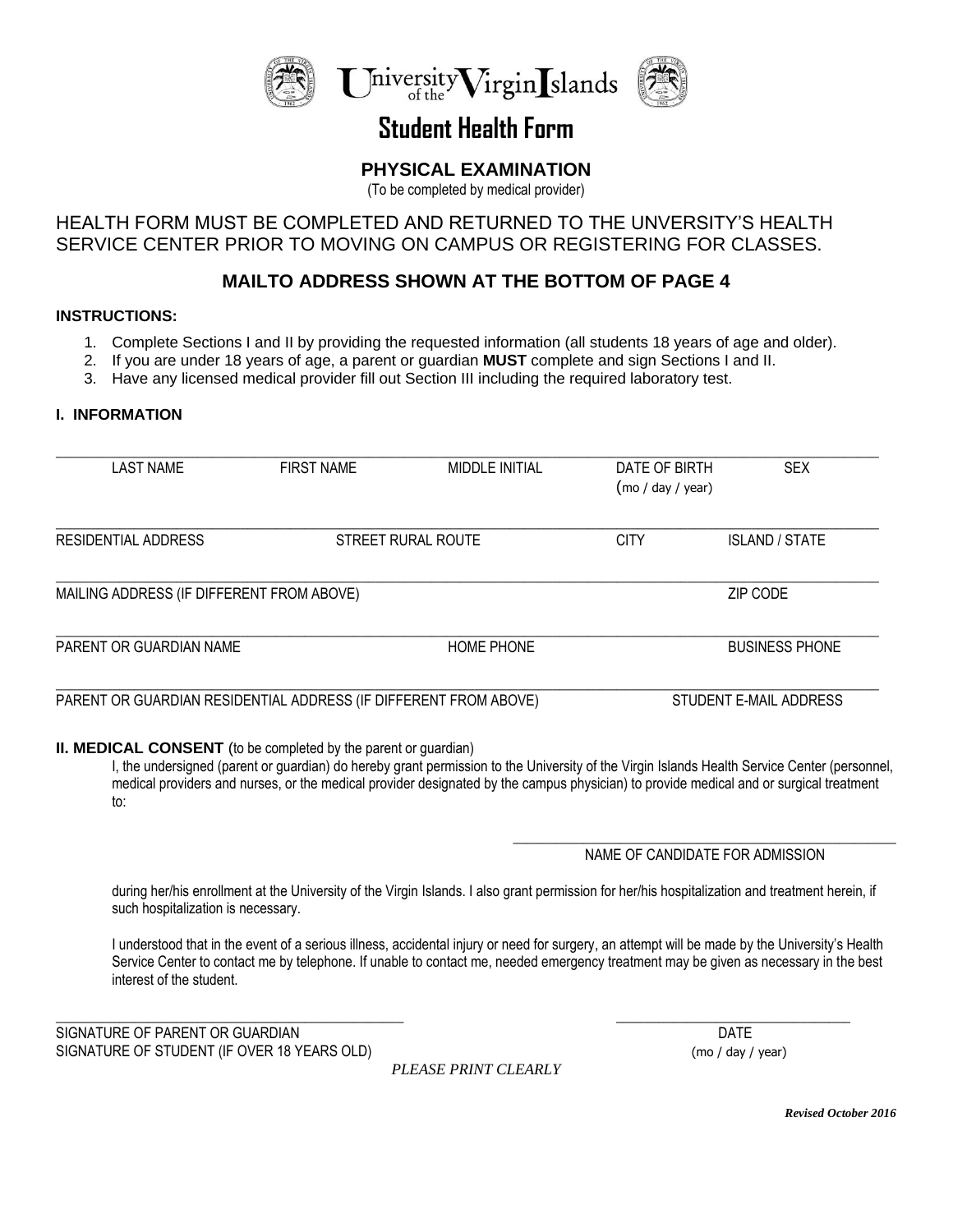# **University of the Virgin Islands – Student Health Form <sup>2</sup>**

|                                      |  | LastName FirstName Initial Sex DOB |  |
|--------------------------------------|--|------------------------------------|--|
|                                      |  | $Phone$ $(H \ W \ C)$              |  |
|                                      |  |                                    |  |
|                                      |  |                                    |  |
| <b>Emergency Contact Information</b> |  |                                    |  |
|                                      |  |                                    |  |
|                                      |  |                                    |  |

#### **Patient Medical History Information**

| <b>YES</b> | <b>NO</b> | DO YOU HAVE OR HAVE YOU EVER HAD:                        | <b>YES</b>  | <b>NO</b>   | DO YOU HAVE OR HAVE YOU EVER HAD:                 | <b>COMMENTS (Office Use Only)</b> |
|------------|-----------|----------------------------------------------------------|-------------|-------------|---------------------------------------------------|-----------------------------------|
|            |           | 1. Eye trouble ( <b>exclude</b> glasses, contact lenses) |             |             | 31. Frequent or painful urination                 |                                   |
|            |           | 2. ANY allergies:                                        |             |             | 32. Blood, protein, or sugar in urine             |                                   |
|            |           | 3. Take any medications regularly                        |             |             | 33. History of diabetes                           |                                   |
|            |           | 4. Frequent, severe, or migraine headaches               |             |             | 34. Kidney stone                                  |                                   |
|            |           | 5. Fainting or dizzy spells                              |             |             | 35. Hernia or rupture                             |                                   |
|            |           | 6. Periods of unconsciousness                            |             |             | 36. Back pain or trouble                          |                                   |
|            |           | 7. Head injury or skull fracture                         |             |             | 37. Paralysis or weakness                         |                                   |
|            |           | 8. Epilepsy, seizures or convulsions                     |             |             | 38. Foot trouble / use orthotics                  |                                   |
|            |           | 9. Loss of memory (amnesia)                              |             |             | 39. Rheumatic fever                               |                                   |
|            |           | 10. Depression, anxiety or nervousness                   |             |             | 40. Any bone or joint problem or injuries         |                                   |
|            |           | 11. Any mental condition or illness                      |             |             | 41. Tuberculosis or positive TB test              |                                   |
|            |           | 12. Hearing loss                                         |             |             | 42. Sexually transmitted disease (STD)            |                                   |
|            |           | 13. Ear, nose, or throat trouble                         |             |             | 43. Any skin conditions                           |                                   |
|            |           | 14. Sinusitis or sinus trouble                           |             |             | 44. Adverse reactions to vaccines / drugs         |                                   |
|            |           | 15. Hay fever or allergic rhinitis                       |             |             | 45. Adverse reactions to food / insect bites      |                                   |
|            |           | 16. Tooth/gum trouble or current orthodontics            |             |             | 46. Sensitivity to chemical, dust, sunlight, etc. |                                   |
|            |           | 17. Thyroid trouble                                      |             |             | 47. Eating disorder                               |                                   |
|            |           | 18. Chronic cough or lung disease                        |             |             | 48. Recent gain or loss of weight                 |                                   |
|            |           | 19. Asthma or wheezing                                   |             |             | 49. Excessive bleeding or easy bruising           |                                   |
|            |           | 20. Unusual shortness of breath                          |             |             | 50. Tumor, growth, cyst, or cancer                |                                   |
|            |           | 21. Pain or pressure in chest                            |             |             | 51. Considered or attempted suicide               |                                   |
|            |           | 22. Palpation or pounding heart                          |             |             | 52. Learning disability or speech problems        |                                   |
|            |           | 23. High blood pressure                                  |             |             | 53. Had ANY surgery                               |                                   |
|            |           | 24. Heart trouble or heart murmur                        |             |             | 54. Any other injury or illness not noted above   |                                   |
|            |           | 25. Stomach, liver, or intestinal problem                | <b>XXXX</b> | <b>XXXX</b> | <b>FEMALES ONLY</b>                               |                                   |
|            |           | 26. Gallbladder trouble or gallstones                    |             |             | 55. Had a change in menstrual pattern             |                                   |
|            |           | 27. Hepatitis (yellow jaundice)                          |             |             | 56. Been treated for a female disorder            |                                   |
|            |           | 28. Hemorrhoids or rectal disease                        |             |             | 57. Experience painful periods or cramps          |                                   |
|            |           | 29. Black or bloody stools                               |             |             | 58. Have you ever been pregnant                   |                                   |
|            |           | 30. Constipation / Diarrhea                              |             |             | 59. Are you currently pregnant                    |                                   |

I grant permission for the personnel of the UVI Health Service Center (HSC) to examine and treat me for the reasons I have presented. I agree to be responsible for all charges incurred. I hereby authorize my insurance benefits to be paid directly to UVI Health Service Center. I authorize the release of any information required to process any insurance claim or any report required by a municipality or governmental agency. I also agree to be responsible for payment of services including those not covered by my school insurance (students only) and/or insurance company, including; late fees and collection costs.

**\_\_\_\_\_\_\_\_\_\_\_\_\_\_\_\_\_\_\_\_\_\_\_\_\_\_\_\_\_\_\_\_\_\_\_\_\_\_\_\_\_\_\_\_\_\_\_\_\_ \_\_\_\_\_\_\_\_\_\_\_\_\_\_\_\_\_\_\_\_\_\_\_\_**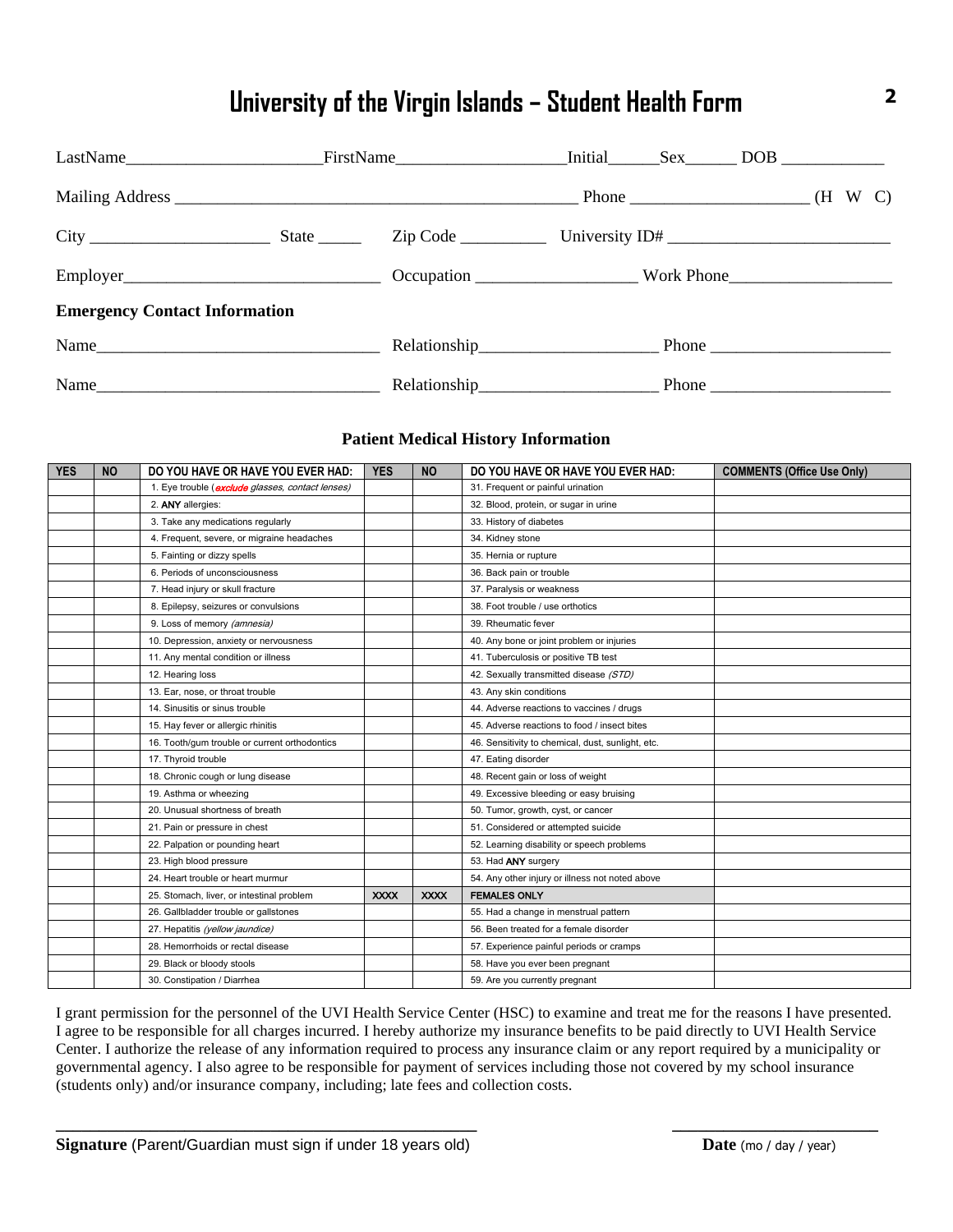# **University of the Virgin Islands – Student Health Form <sup>3</sup>**

| <b>Distance Vision:</b> Right uncorrected: 20 /_____ Right corrected 20 / ____<br>Left uncorrected: 20 / _____ Left corrected 20 / ____<br>Color Vision: _____ normal _____abnormal<br>Hearing (whispered voice at 10 feet): Right ____ heard ____ not heard<br>Left ______ heard _____ not heard<br>SYMPTOMS: New York 2014<br><b>NL</b><br><b>SYSTEMS</b><br><b>ABNL</b><br><b>NA</b><br><b>Comments:</b><br><b>HEENT</b><br><b>HEART</b><br><b>LUNGS</b><br><b>ABDOMEN</b><br><b>EXTREMITIES</b><br><b>NEURO</b><br><b>SKIN</b><br><b>GENITAL (General PE Only)</b><br><b>CURRENT MEDICATIONS:</b><br>Dosage How Often<br>Name of Medication(s)<br><b>Discontinued</b><br>1.<br>$\overline{2}$ .<br>3.<br><b>CURRENT MEDICAL CONDITION(S) AND TREATMENT(S):</b><br><b>SURGICAL &amp; PAST MEDICAL HISTORY:</b> |  |  |  |  |
|-------------------------------------------------------------------------------------------------------------------------------------------------------------------------------------------------------------------------------------------------------------------------------------------------------------------------------------------------------------------------------------------------------------------------------------------------------------------------------------------------------------------------------------------------------------------------------------------------------------------------------------------------------------------------------------------------------------------------------------------------------------------------------------------------------------------|--|--|--|--|
|                                                                                                                                                                                                                                                                                                                                                                                                                                                                                                                                                                                                                                                                                                                                                                                                                   |  |  |  |  |
|                                                                                                                                                                                                                                                                                                                                                                                                                                                                                                                                                                                                                                                                                                                                                                                                                   |  |  |  |  |
|                                                                                                                                                                                                                                                                                                                                                                                                                                                                                                                                                                                                                                                                                                                                                                                                                   |  |  |  |  |
|                                                                                                                                                                                                                                                                                                                                                                                                                                                                                                                                                                                                                                                                                                                                                                                                                   |  |  |  |  |
|                                                                                                                                                                                                                                                                                                                                                                                                                                                                                                                                                                                                                                                                                                                                                                                                                   |  |  |  |  |
|                                                                                                                                                                                                                                                                                                                                                                                                                                                                                                                                                                                                                                                                                                                                                                                                                   |  |  |  |  |
|                                                                                                                                                                                                                                                                                                                                                                                                                                                                                                                                                                                                                                                                                                                                                                                                                   |  |  |  |  |
|                                                                                                                                                                                                                                                                                                                                                                                                                                                                                                                                                                                                                                                                                                                                                                                                                   |  |  |  |  |
|                                                                                                                                                                                                                                                                                                                                                                                                                                                                                                                                                                                                                                                                                                                                                                                                                   |  |  |  |  |
|                                                                                                                                                                                                                                                                                                                                                                                                                                                                                                                                                                                                                                                                                                                                                                                                                   |  |  |  |  |
|                                                                                                                                                                                                                                                                                                                                                                                                                                                                                                                                                                                                                                                                                                                                                                                                                   |  |  |  |  |
|                                                                                                                                                                                                                                                                                                                                                                                                                                                                                                                                                                                                                                                                                                                                                                                                                   |  |  |  |  |
|                                                                                                                                                                                                                                                                                                                                                                                                                                                                                                                                                                                                                                                                                                                                                                                                                   |  |  |  |  |
|                                                                                                                                                                                                                                                                                                                                                                                                                                                                                                                                                                                                                                                                                                                                                                                                                   |  |  |  |  |
|                                                                                                                                                                                                                                                                                                                                                                                                                                                                                                                                                                                                                                                                                                                                                                                                                   |  |  |  |  |
|                                                                                                                                                                                                                                                                                                                                                                                                                                                                                                                                                                                                                                                                                                                                                                                                                   |  |  |  |  |
|                                                                                                                                                                                                                                                                                                                                                                                                                                                                                                                                                                                                                                                                                                                                                                                                                   |  |  |  |  |
|                                                                                                                                                                                                                                                                                                                                                                                                                                                                                                                                                                                                                                                                                                                                                                                                                   |  |  |  |  |
|                                                                                                                                                                                                                                                                                                                                                                                                                                                                                                                                                                                                                                                                                                                                                                                                                   |  |  |  |  |
|                                                                                                                                                                                                                                                                                                                                                                                                                                                                                                                                                                                                                                                                                                                                                                                                                   |  |  |  |  |
|                                                                                                                                                                                                                                                                                                                                                                                                                                                                                                                                                                                                                                                                                                                                                                                                                   |  |  |  |  |
|                                                                                                                                                                                                                                                                                                                                                                                                                                                                                                                                                                                                                                                                                                                                                                                                                   |  |  |  |  |
|                                                                                                                                                                                                                                                                                                                                                                                                                                                                                                                                                                                                                                                                                                                                                                                                                   |  |  |  |  |
|                                                                                                                                                                                                                                                                                                                                                                                                                                                                                                                                                                                                                                                                                                                                                                                                                   |  |  |  |  |
|                                                                                                                                                                                                                                                                                                                                                                                                                                                                                                                                                                                                                                                                                                                                                                                                                   |  |  |  |  |
|                                                                                                                                                                                                                                                                                                                                                                                                                                                                                                                                                                                                                                                                                                                                                                                                                   |  |  |  |  |
|                                                                                                                                                                                                                                                                                                                                                                                                                                                                                                                                                                                                                                                                                                                                                                                                                   |  |  |  |  |
|                                                                                                                                                                                                                                                                                                                                                                                                                                                                                                                                                                                                                                                                                                                                                                                                                   |  |  |  |  |

## **ADDENDUM:**